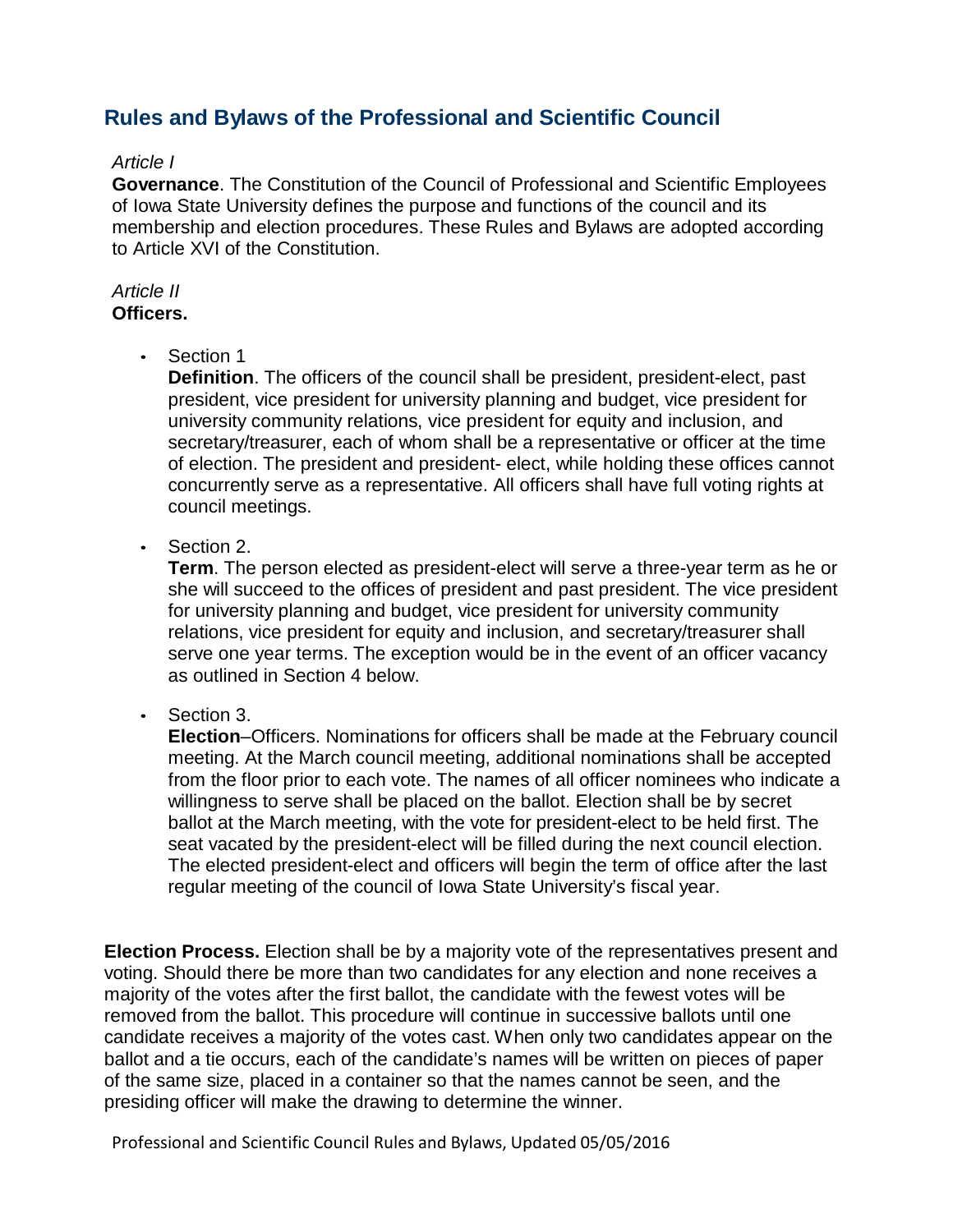• Section 4

**In The Event of Officer Vacancy**. Should the office of president become vacant, the president-elect is offered the opportunity to serve out the remainder of the current president's term, serve the following year as president, and follow the succession serving as past president the year following. If the president-elect declines, the council shall hold an election to fill the vacancy for the remainder of the president's term at the first meeting after the meeting at which the vacancy is announced.

If the office of president-elect, vice president for university planning and budget, vice president for university community relations, vice president for equity and inclusion, or secretary/treasurer becomes vacant, the council shall hold an election to fill the vacancy at the first council meeting after the meeting at which the vacancy is announced. With approval by a majority vote of the council members present and voting, the council may hold the election during the council meeting at which the vacancy is announced.

If a president-elect is elected during a special election, that person shall follow the succession and serve as president the following term. The area representative seat of an elected president or president-elect will be filled following the rules in Article VI.

# *Article III*

# **Powers and Duties of Officers and the Executive Committee**

• Section 1

**The President**. The president shall call the representatives to special meetings of the council, shall appoint members to standing and ad hoc committees, shall designate chairs of such committees, may appoint a parliamentarian, shall appoint members to university councils and committees where official representation is designated, shall nominate members to university councils and committees where the appointment is the responsibility of others , shall schedule and chair executive committee meetings, shall be the official spokesperson for the council, and will serve on the council's University Planning and Budget Committee.

The president, with the approval of the executive committee, may create ad hoc committees where deemed necessary and shall report promptly the creation of such committees to the council. The president, with the approval of the executive committee, may assign to standing or ad hoc committees items to study and prepare recommendations to the council. The council may also assign items to committee. The president, in the absence of the president-elect, will chair the council meeting.

• Section 2

**The President-Elect.** The president-elect shall, in the absence or incapacity of the president, assume as necessary the duties of the president, and shall, at the request of the president, share in administering the council.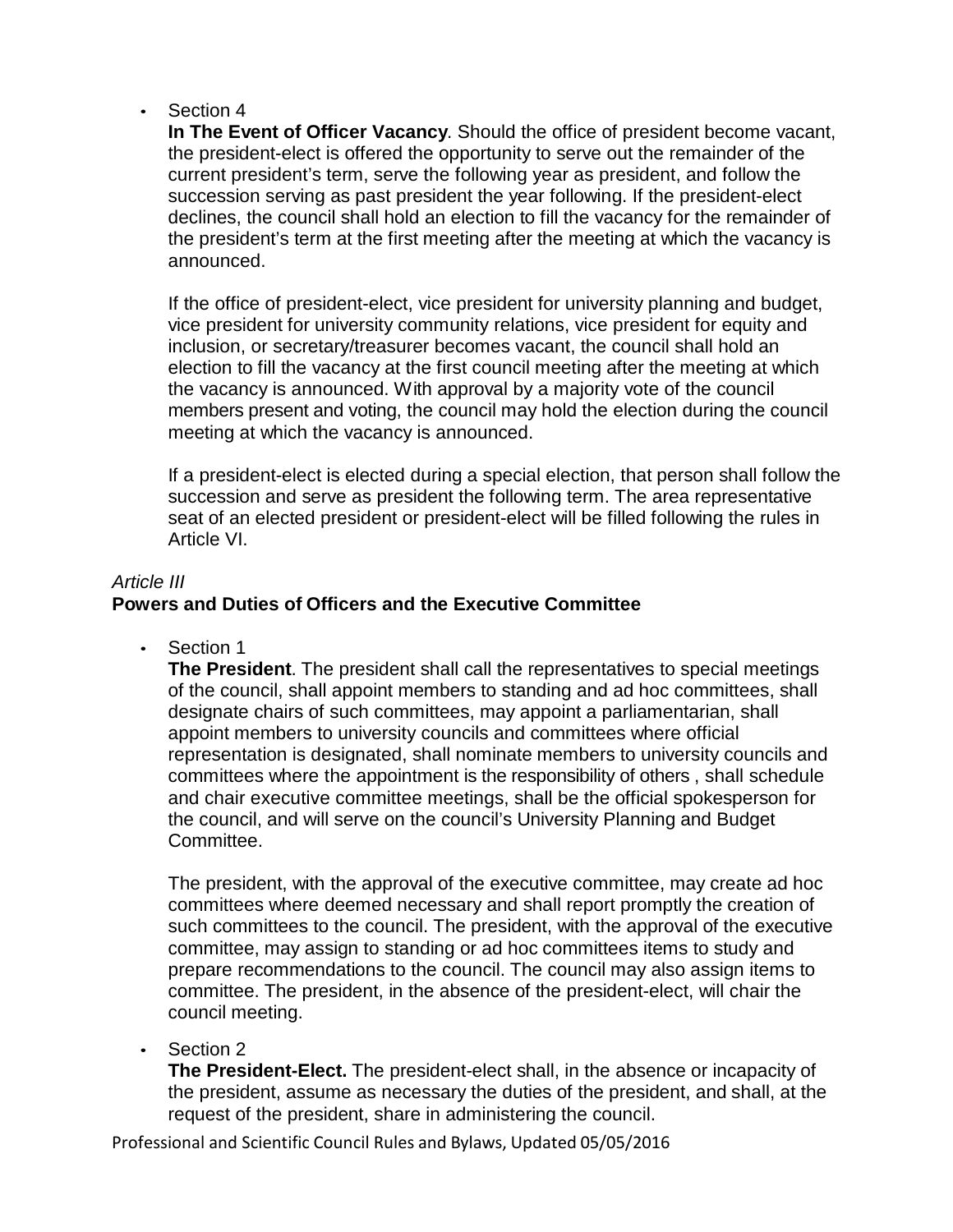The president-elect shall schedule regular meetings of the council, shall call the representatives to regular meetings and chair each meeting of the council, and may notify University Relations of dates and locations for meetings. The president-elect shall be responsible for monitoring items of continuing council business and shall report to the council on a regular basis regarding the status of council actions. The president-elect will also serve on the council's University Planning and Budget Committee.

• Section 3

**The Vice President for University Planning and Budget.** The vice president for university planning and budget shall be the lead council representative concerning university planning and budget, serve as chair of the council's University Planning and Budget Committee, and serve in other duties as assigned.

• Section 4

**The Vice President for University Community Relations.** The vice president for university community relations shall represent the council at new employee orientation, coordinate question preparation and reporting for Campus Leaders Breakfasts, and serve in other duties as assigned.

• Section 5

**The Vice President for Equity and Inclusion.** The vice president for equity and inclusion shall assist in recruiting individuals from underrepresented groups to become actively involved in the council, actively participate in the activities of inclusion-related organizations across campus, including the University Committee on Diversity and the Faculty and Staff Affinity Council; lead and facilitate the development and maintenance of inclusive practices within the council, such as programming, awards, etc. by interacting with the council subcommittees, and serve in other duties as assigned. The vice president of equity and inclusion or president's designee will be responsible for serving on the University Committee on Diversity during the course of the chair's elected position. The term of the appointment will follow the Council position term regardless of committee appointment term.

• Section 6

**The Secretary/Treasurer**. The secretary/treasurer shall record and distribute the minutes of each regular and special meeting of the council and of the executive committee, and shall maintain a permanent record of these minutes and proceedings. Copies of the council minutes of each meeting shall be sent to each member of the council prior to the next meeting. The secretary/treasurer shall monitor the acquisition, budgeting, and disbursement of all council funds via appropriate university channels. In the event that the president and presidentelect are unable to attend, the secretary/treasurer shall chair regular meetings of the council and executive committee.

• Section 7

**The Past President** The past president shall advise and assist the president and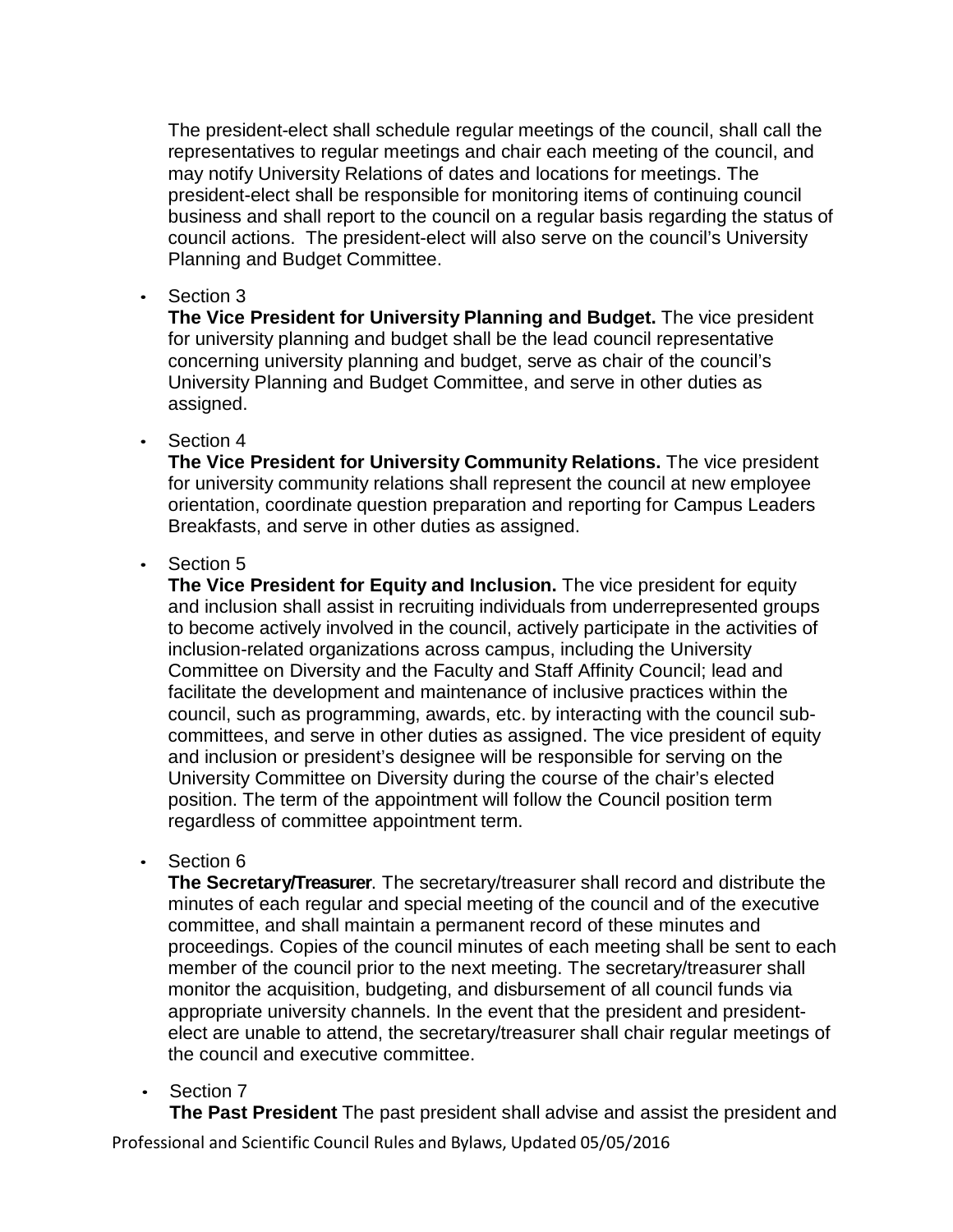president-elect and serve on the council's Executive Committee and the University Planning and Budget Committee.

Section 8

**The Executive Committee.** The Executive Committee shall be composed of the current officers and the chairs of standing council committees. The chairs of standing council committees serve as ex-officio members with full voting rights. A quorum for the executive committee shall be a majority of the current officers. The Executive Committee shall accept items of business to bring before the council and act for the council between regular meetings. The Executive Committee also acts as a cabinet for the president in an advisory capacity. If the president is unable to attend a meeting or event at which council representation has been requested, he/she shall turn the request over to the Executive Committee to fill and if not successful, then to the full council.

# *Article IV*

# **Committees**

Section 1

**Council Committee Structure and Non-Council Members on All Council Committees.** Council representatives shall constitute a majority of each standing council committee. A council representative shall chair each standing or ad hoc committee. Non-council membership on all council committees may be open to only Professional and Scientific staff as classified by University Human Resources.

Ex-Officio and non-council members of council committees shall be non-voting members, except where otherwise noted in these rules and bylaws. These members can be excused from all or part of a meeting by majority vote from the committee.

• Section 2

**Standing Council Committees.** The following standing council committees, which must meet once a month or at the discretion of the chair, shall be established:

*University Planning and Budget.* Membership will include the council president, president-elect, past president, vice president for university planning and budget, chair of the compensation and benefits committee or designee, and persons appointed by the council president. The vice president for university planning and budget will serve as or appoint a chair of the committee. The committee will advise the Iowa State University President and administrators on a wide range of issues related to strategic planning, the budget and other resource allocations. Planning, analysis, and policy as it pertains to these issues will be addressed and shared.

Professional and Scientific Council Rules and Bylaws, Updated 05/05/2016 *Policies and Procedures.* Membership will include at least five council representatives, one of whom shall be the chair as designated by the council president. The committee shall regularly assess the value and effectiveness of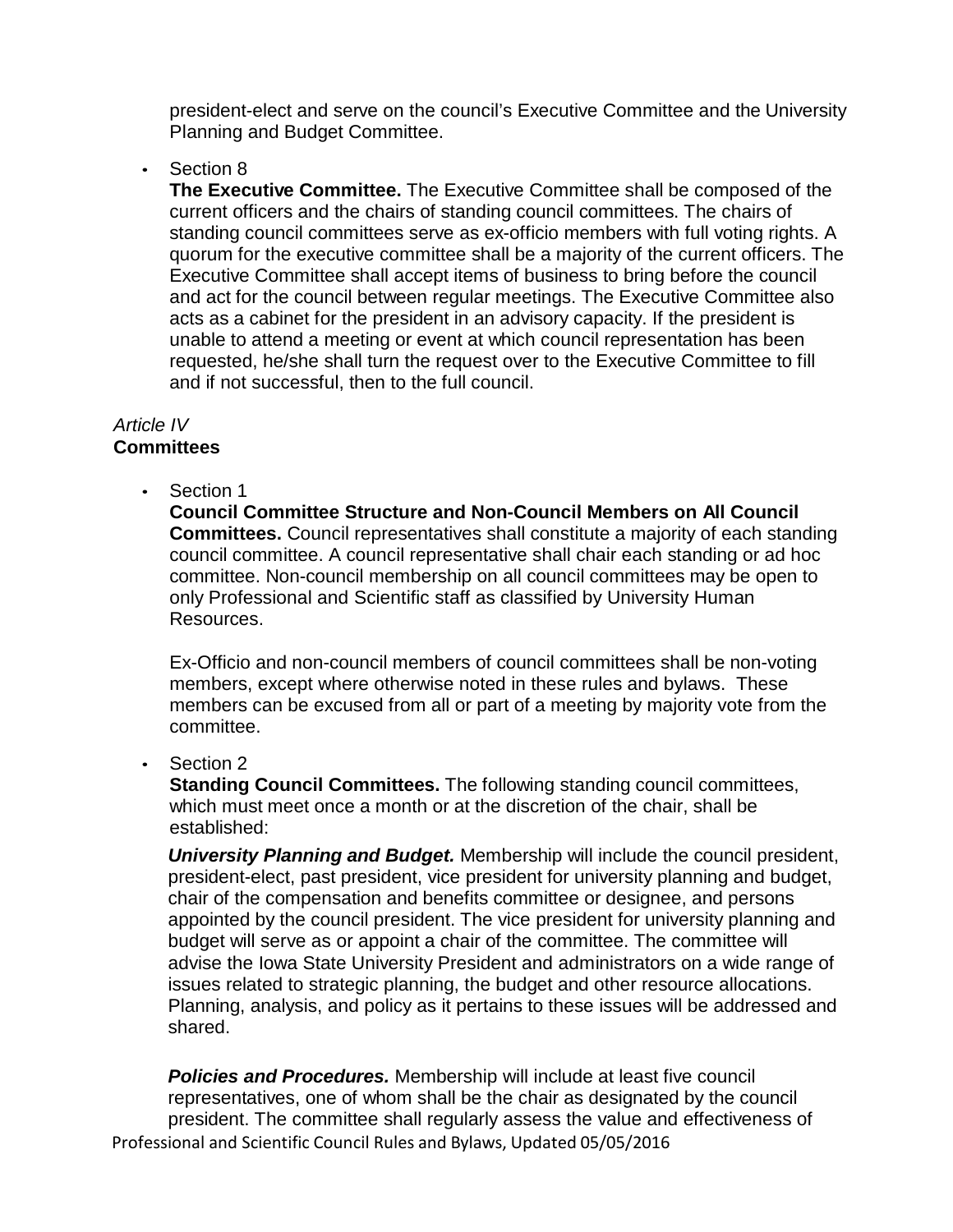university policies and procedures that pertain to Professional and Scientific staff and their implementation, and shall work with appropriate administrators to develop and recommend any revisions or alternative approaches that will best serve the interests of Professional and Scientific staff. The Chair of the Policies and Procedures Committee will be responsible for serving on the Policy Library Advisory Committee during the course of the chair's appointed position. If for any reason the chair is not able to serve, the president will appoint a designee, with preference given to current members of the Policies and Procedures Committee. The term of the appointment will follow the committee chair's term regardless of committee appointment term.

*Communication.* Membership will include at least three council representatives, one of whom shall be the chair as designated by the council president. The committee shall facilitate communication between council and Professional and Scientific staff. The committee shall recommend, develop, design, and implement activities to provide the council an awareness and understanding of employee's interests and concerns. The committee shall also disseminate information from the council to Professional and Scientific staff. The committee shall take an active role in planning and facilitating public presentations sponsored by the council.

*Representation.* Membership will include at least three council representatives, one of whom shall be the chair as designated by the council president. The committee shall organize and implement all election activities of the council. The committee shall publicize the names of the successful candidates. Election results shall be available upon request from the committee chair. At the direction of the council president and when council involvement is appropriate, the committee shall evaluate and recommend candidates for positions on other university councils and committees.

*Awards.* A majority of the membership shall be composed of council representatives, one of whom shall be the chair as designated by the council president. Non-council representatives may be added to provide representation from all Professional and Scientific areas. At the direction of the council president and when council involvement is appropriate, the committee shall evaluate and recommend candidates for honors.

**Peer Advocacy.** Membership will include at least three council representatives, one of whom shall be the chair as designated by the council president. The function of the committee will be to provide information to Professional and Scientific employees concerning employment and/or grievance issues. This committee will provide a means for employees to obtain a perspective about employment concerns from peers familiar with the policies and practices of the university. The committee will also seek to ensure that employees are made aware of relevant university resources.

Professional and Scientific Council Rules and Bylaws, Updated 05/05/2016 *Compensation and Benefits.* Membership will include at least five council representatives, one of whom shall be the chair as designated by the council president. The committee shall work to ensure a fair and equitable financial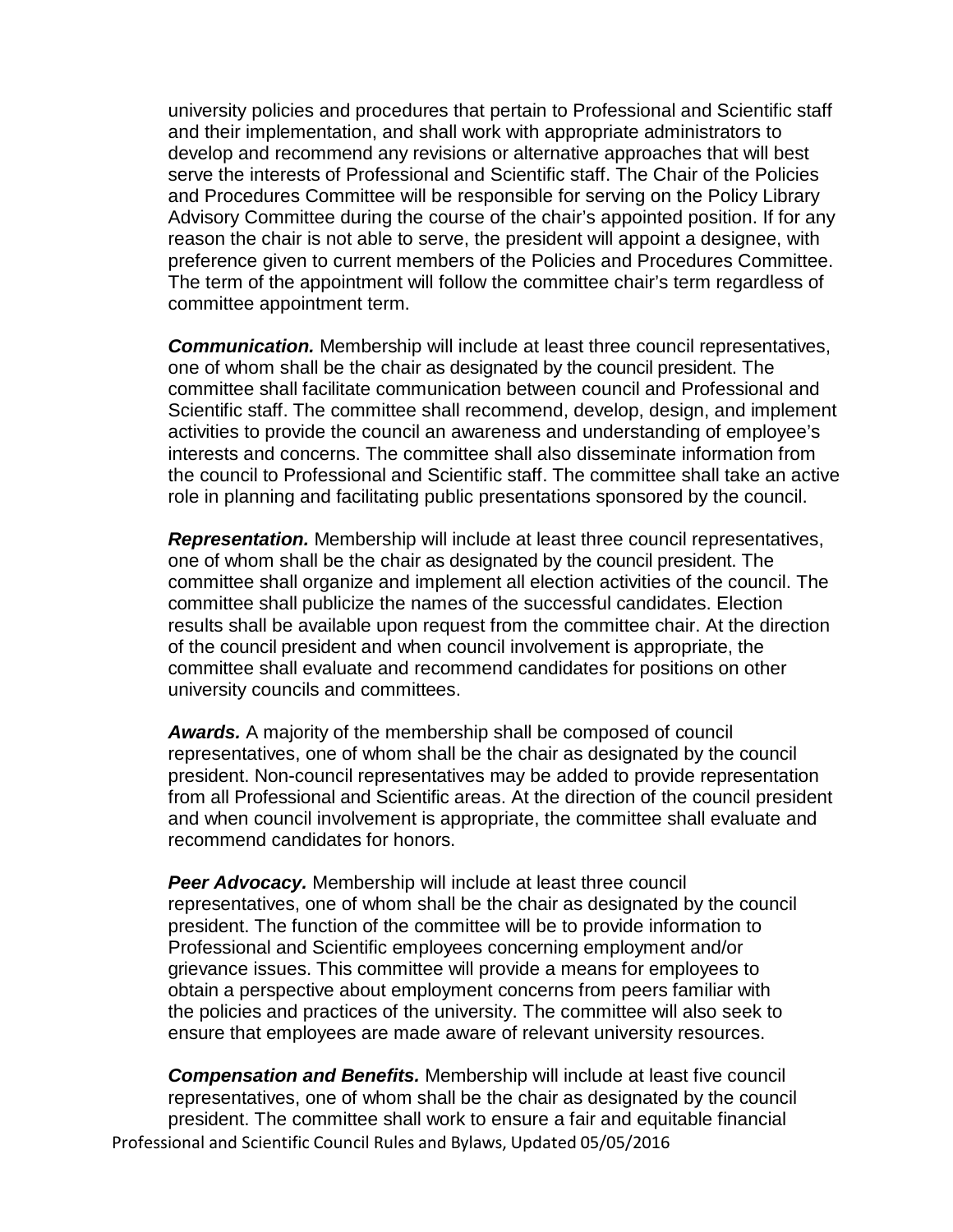reward system for Professional and Scientific staff. The committee's responsibility shall be to assess the effectiveness of the university's classification and compensation system. The committee shall develop and recommend revisions to the plan as well as to provide counsel to the Professional and Scientific Council in the university's annual budgeting process. Recommendations shall pertain to issues such as budget requests for salary, salary distribution, and adjustments to the pay structure, and other compensation concerns. The committee shall also assess and make recommendations to the council on issues dealing with staff benefits. The Chair of the Compensation and Benefits Committee will be responsible for serving on the University Benefits Committee during the course of the chair's appointed position. If for any reason the chair is not able to serve, the president will appoint a designee, with preference given to current members of the Compensation and Benefits Committee. The term of the appointment will follow the committee chair's term regardless of committee appointment term.

*Professional Development Committee.* Membership will include at least three council representatives, one of whom shall be the chair designated by the council president. This committee has the responsibility of fostering and assisting the professional development of Professional and Scientific staff of Iowa State University.

• Section 3

**Ad Hoc Committees.** Ad hoc committees may be created or dissolved by the president of the council. The president shall report back on the creation or dissolution of these committees to the full council.

• Section 4

**Subcommittees.** Committee chairs shall be responsible for the creation of subcommittees, for the appointment of subcommittee chairs and other subcommittee members, and shall encourage the participation of non-council Professional and Scientific representatives on committees and subcommittees. Non-council Professional and Scientific representatives may serve as chairs of subcommittees.

# *Article V*

# **Representatives**

Section 1

**Election.** The election process timeline:

December - The Communications Committee provides a current employee list to the Representation Committee.

January – The Representation Committee reports at the regular council meeting the number of anticipated vacancies on council for the upcoming year.

February – Open nominations are held for vacancies on council.

March – Representative elections are held.

April – Election results are made public.

June – Newly elected representatives shall be seated at the end of the last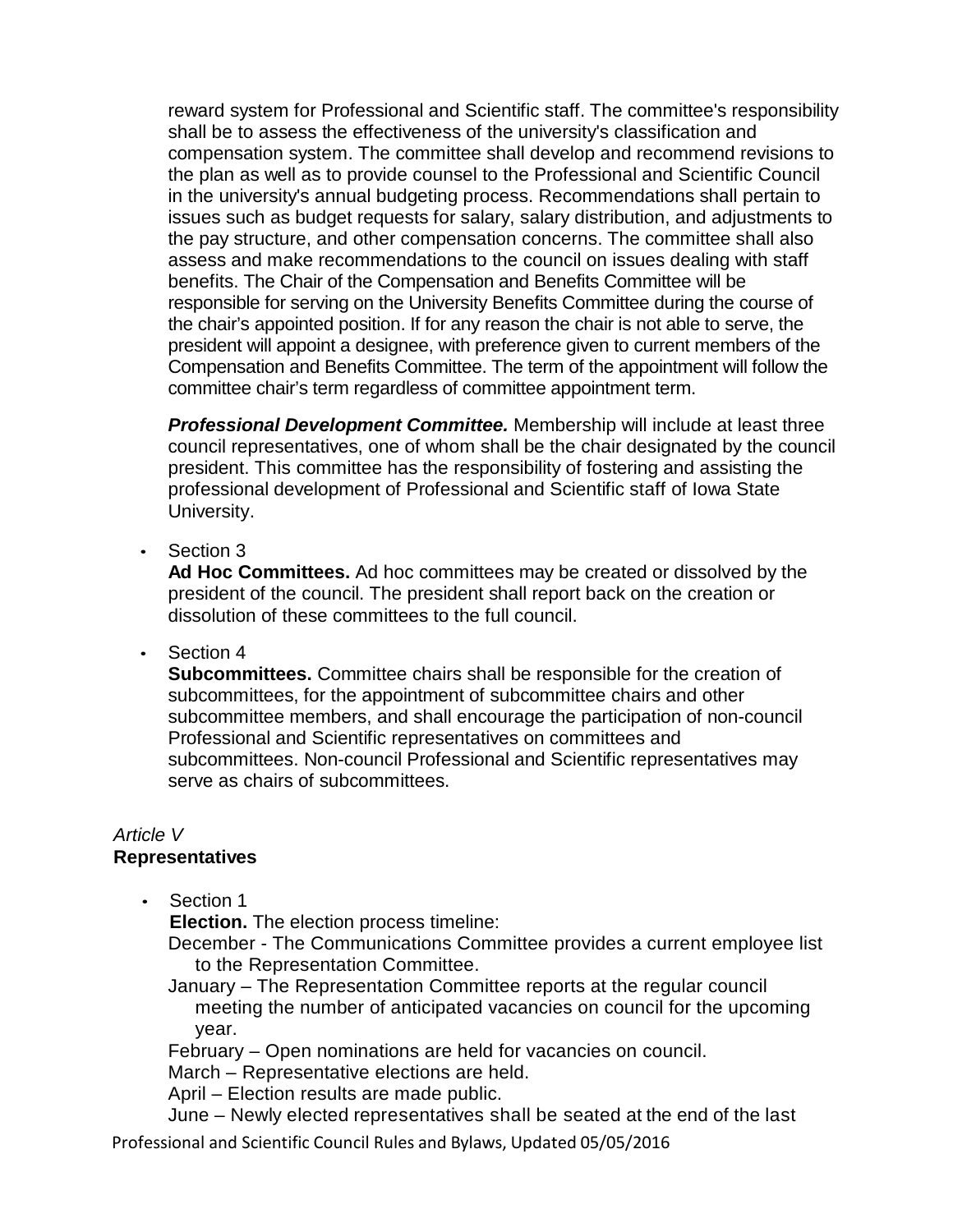regular meeting of the Iowa State University fiscal year.

Election shall be by secret ballot. Vacancies shall be filled by the candidates receiving the most votes. If vacancies in an area exist for different length terms, the candidate receiving the most votes shall fill the term with the longest duration. If there is a tie for one vacancy, a run-off election between the tied candidates shall be held within 15 days. Run-offs that result in a tie shall be decided by the flip of a coin. Elections shall be held each spring term.

• Section 2

**Representation Areas.** Representation on the council shall be from the following organizational areas within the university: Division of Academic Affairs, Division of Business and Finance, President's Office, and Division of Student Affairs.

Representation within the Division of Academic Affairs shall be based on the total number of Professional and Scientific staff serving the division. There shall be at least one designated representative per identified area based on the Iowa State University organizational chart. These identified areas within the Division of Academic Affairs include the following: Research and Economic Development, Extension & Outreach, Library, Information Technology Services, College of Agriculture & Life Sciences, College of Business, College of Design, College of Engineering, College of Human Sciences, College of Liberal Arts & Sciences, College of Veterinary Medicine, Graduate College, Ames Laboratory, and Senior Vice President & Provost Office.

Should an identified area not be able to provide an employee to fill their designated representative position, a representative shall be assigned as a liaison to that area.

In accordance with pertinent articles of the constitution, the Representation Committee shall report to the council any adjustments that are necessary to maintain an orderly turnover of approximately one-third of the representatives of the council each year. The committee shall likewise report any adjustments necessary to ensure continuity of representation in each area.

The Representation Committee shall review the results of the vote and, should any voting irregularities be evident, reconvene voting for any affected areas.

• Section 3

**Filling Area Representative Vacancies.** As soon as possible, the Representation Committee, with the assistance of the remaining representatives in the area in which the vacancy has occurred, shall report to the council president a list of one or more candidates for appointment to fill the vacancy.

At the next regular council meeting following the report, the council president shall nominate a representative to fill the vacancy. The term of the appointed representative shall be until the next regular election. Except for length of term, the appointed representative shall have the same duties and responsibilities of an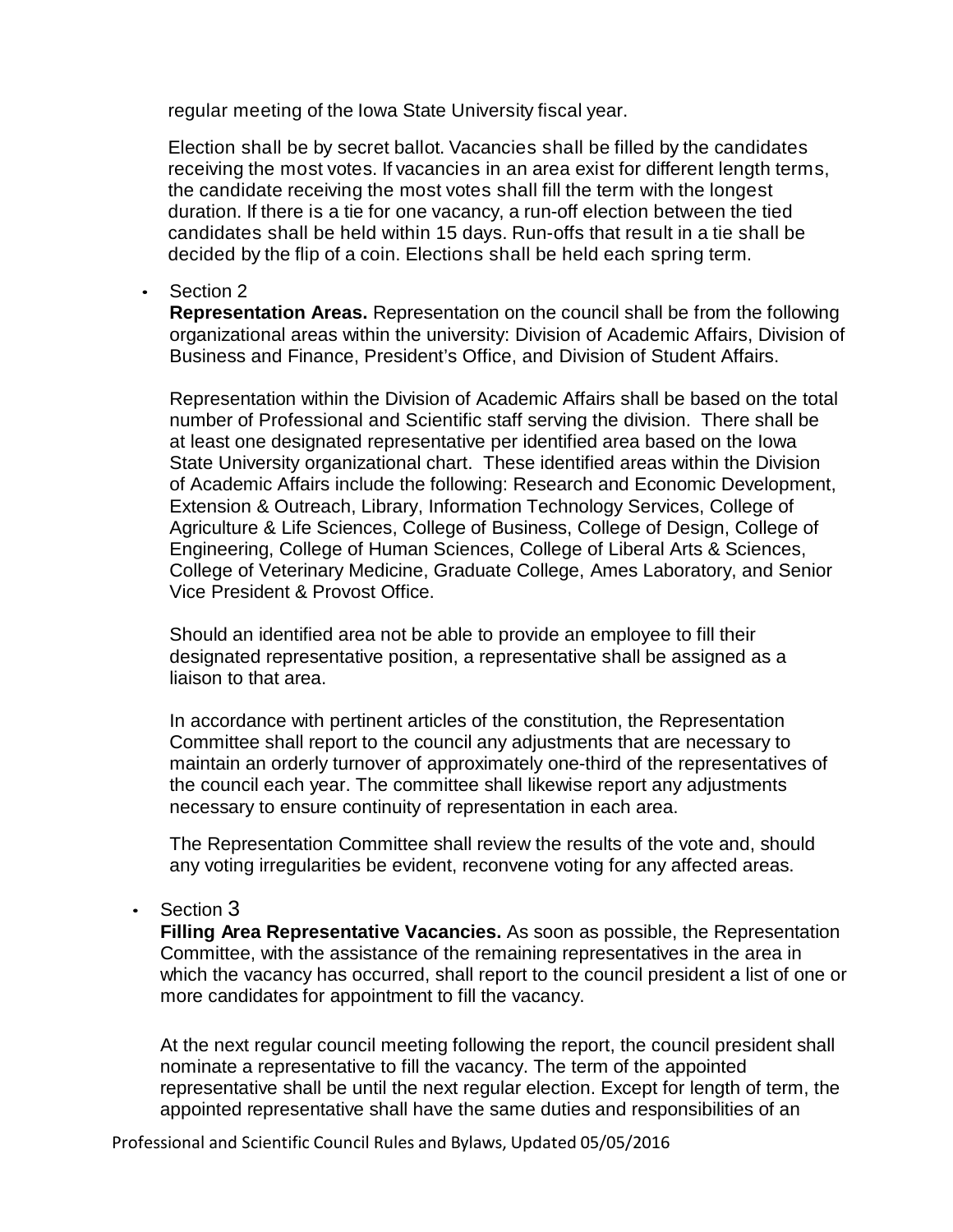elected council representative. The appointment by the council president shall be approved by majority vote of representatives present and voting. The position filled by appointment shall become a vacant position to be filled during the next regular council election.

• Section 4

**Additional Responsibilities.** Professional and Scientific Council members may be invited to represent the council at non Professional and Scientific Council meetings or events.

## *Article VI* **Conduct of Meetings**

• Section 1

**Parliamentary Authority.** Meetings of the council shall be conducted informally. The authority in questions of proper procedure shall be the current version of Robert's Rules of Order Newly Revised.

• Section 2

**Roll Call Votes.** Any representative may request a roll call vote, which shall be recorded in the minutes.

- Section 3 **Quorum.** A quorum of the council shall be a majority of the members.
- Section 4

**Agenda.** The president-elect, with the approval of the president, shall circulate an agenda at least one day prior to each regular meeting. The agenda shall be subject to amendment and shall be approved by the council at the beginning of the meeting. Standing Committees have the option to meet the hour before the council meeting.

• Section 5

**Speaking Before the Council.** Any council representative may speak on any issue on the agenda. Any guest may be added to the agenda by the invitation of the president, president-elect, or the executive committee. If a guest attends a regular council meeting and wishes to be added to the agenda, approval shall be by a majority vote of the council representatives present and voting.

• Section 6

**Eligible Voters and Substitutes.** All elected council representatives, their approved substitutes, and officers who are in attendance at the council meeting are eligible to vote on motions and other voting matters before council. A simple majority of the members present and voting will carry the motion or voting matter, unless specified otherwise in the Rules and Bylaws of the Professional and Scientific Council or in the parliamentary authority. Substitutes shall be currently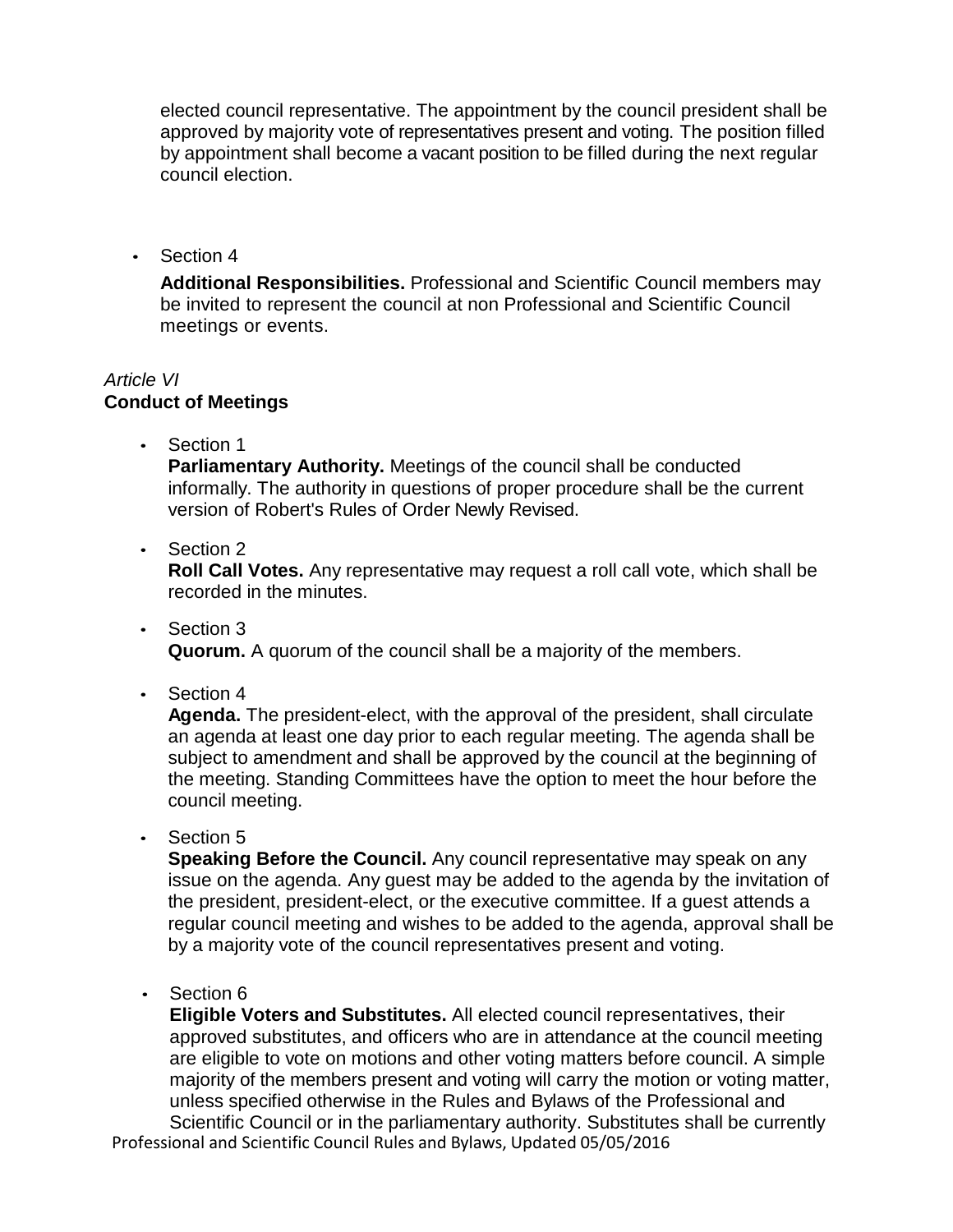employed Professional and Scientific staff members. Any elected council member may request a vote to deny a substitute the ability to serve as a council representative at that meeting. A two-thirds majority vote of elected councilors present and voting is required to deny representative status to a substitute.

#### *Article VII*

# **Dismissal from the Council.**

• Section 1

**Dismissal Request.** A request for dismissal of a representative must be added to the meeting agenda and a vote must be held. If the request is approved by a simple majority of the council members present and voting, the representative's name shall be placed on the next council meeting agenda for dismissal.

The executive committee will notify the representative in writing at least 14 days prior to the next council meeting. Notification shall include a statement of charges against the representative. The representative may speak on his/her behalf at the council meeting. A vote for dismissal will be cast by secret ballot during the meeting. The dismissal requires two- thirds approval by council members present and voting.

The president or executive committee may grant a postponement of action against a representative, but in no case may postponement be granted for more than one meeting following the originally scheduled dismissal action.

• Section 2

**Dismissal Due to Absence.** The name of a representative who is absent from three council meetings per fiscal year without a substitute or five council meetings per fiscal year with a substitute may be placed on the agenda for dismissal at the next executive committee meeting following the most recent absence.

The executive committee shall notify the representative at least five days prior to the executive committee meeting. The representative will have the opportunity to provide an oral or written response to be considered by the executive committee.

A vote for dismissal will be cast by secret ballot. The dismissal requires twothirds approval by the executive committee members present and voting. Upon approval, the representative's position shall be declared vacant, and subsequently be filled.

#### *Article VIII*

**Dismissal from Office.** A request for dismissal of an officer must be added to the meeting agenda and a vote must be held. If the request is approved by a simple majority of the members present and voting, the officer's name shall be placed on the next council meeting agenda for dismissal.

Professional and Scientific Council Rules and Bylaws, Updated 05/05/2016 The executive committee will notify the officer in writing at least 14 days prior to the next